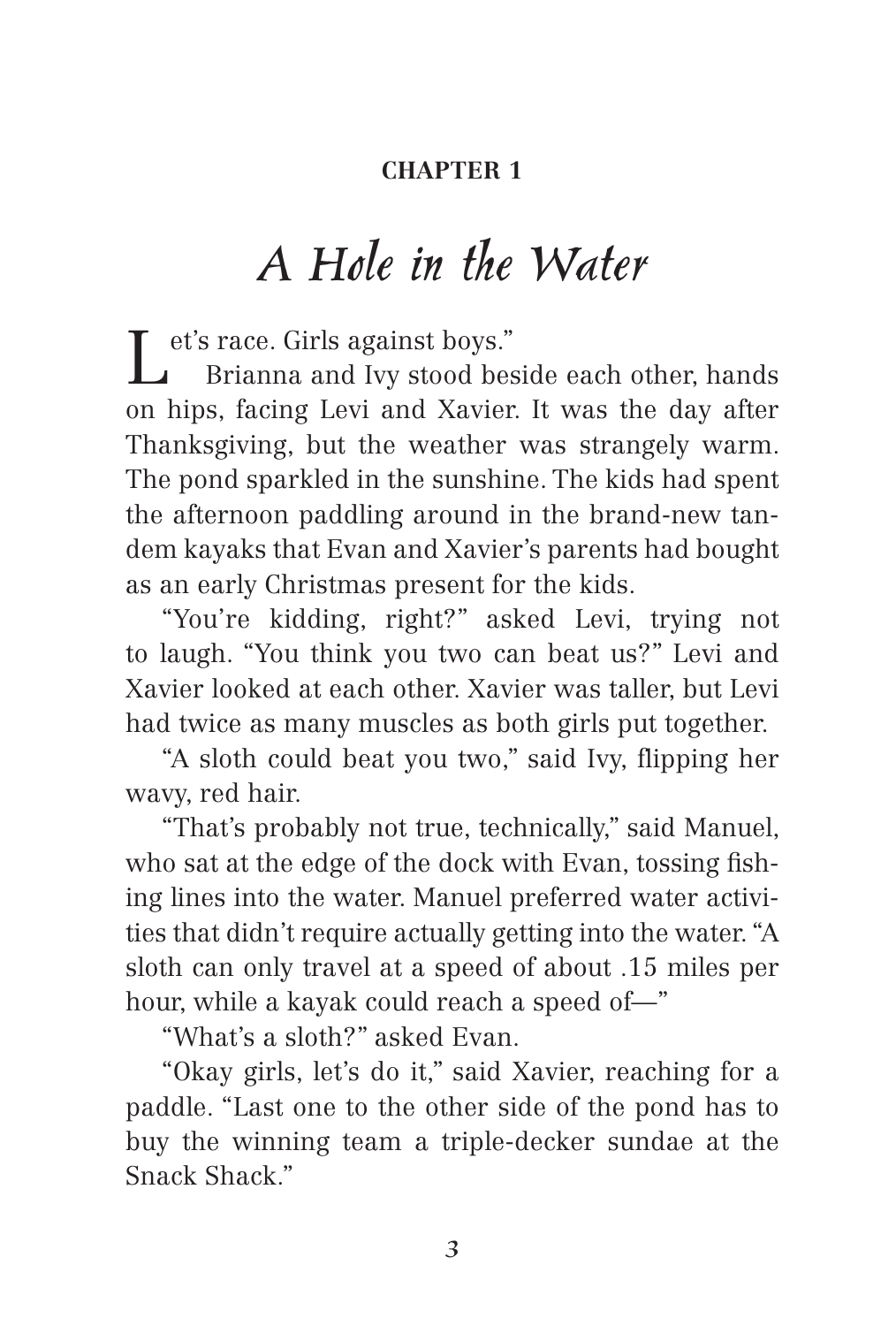"Each," said Levi.

"Deal," said Brianna. "Prepare to lose your allowance on ice cream."

"We get the yellow one," Ivy added. The two girls jumped onto the dock where the kayaks were tied up and took turns getting in.

"What about us?" said Evan, ditching his fishing pole. "I want to race too!" Evan used to be afraid of going in the pond, which was so big it might as well be a lake. It was quite deep and might (he thought) have been inhabited by a sea monster at one time or another. But since his travels to Ahoratos, which included *riding* a sea monster, those fears had evaporated.

"All that's left is the rowboat," said Levi. He and Xavier pulled the green kayak next to the dock so they could get into it. "It might leak a little."

"I'll row. You bail." Evan grabbed Manuel's arm and dragged him over to the old rowboat on the shore of the pond.

"That doesn't look seaworthy," said Manuel doubtfully.

"That's okay; this isn't the sea anyway."

"Don't forget your life jackets," said Xavier with a grin. "You know Mom is watching from the kitchen window and will be out here in a second if you don't put one on."

"Yeah, I know. She has eyes in the back of her head." Evan grabbed two life jackets from the edge of the dock and tossed one to Manuel, who held it with a puzzled expression, as if he wasn't quite sure how to put it on.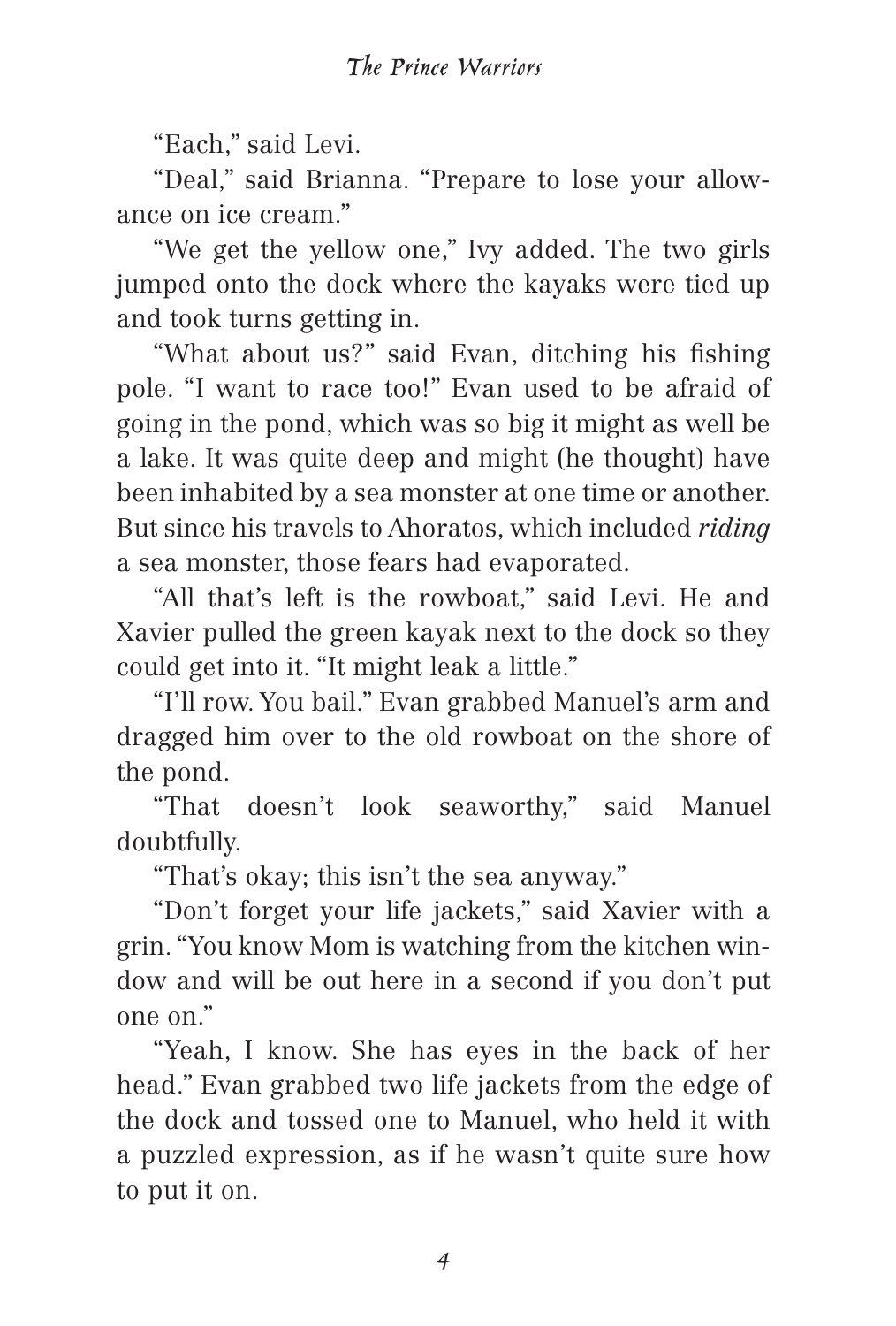Xavier and Levi used their paddles to push away from the dock.

"I think they've got something up their sleeves," Levi said, watching the two girls, who had their heads together as if forming a plan. "Probably going to capsize us or something."

"Like they could get close enough to try," said Xavier with a smirk. He turned to the girls. "You ready?"

"Just a sec." Brianna rested her paddle on her legs and took a tube of lip gloss out of her pocket. She slathered glitter all over her lips.

"You need to fix your hair too?" asked Levi in a jeering voice.

"You're so funny," said Ivy. "On your mark, get set,  $GO!"$ 

The two kayaks took off, the kids paddling furiously away from the dock. The girls called out a chant, "Catch us if you can!"

"Push us off!" Evan had already jumped into the rowboat and grabbed the oars. Manuel put on the life jacket and bent down to push against the stern of the boat. It didn't budge. He drove his bony shoulders even harder against the boat, his feet sinking into the soft dirt.

"Come on!" Evan urged.

"It . . . won't . . ." Manuel shoved again, and finally the boat edged away from the shore. Evan stuck the oar into the water and gave it an extra push. The boat started to float free.

"Jump in!" Evan shouted.

"Jump?" asked Manuel, wide-eyed.

"Hurry!"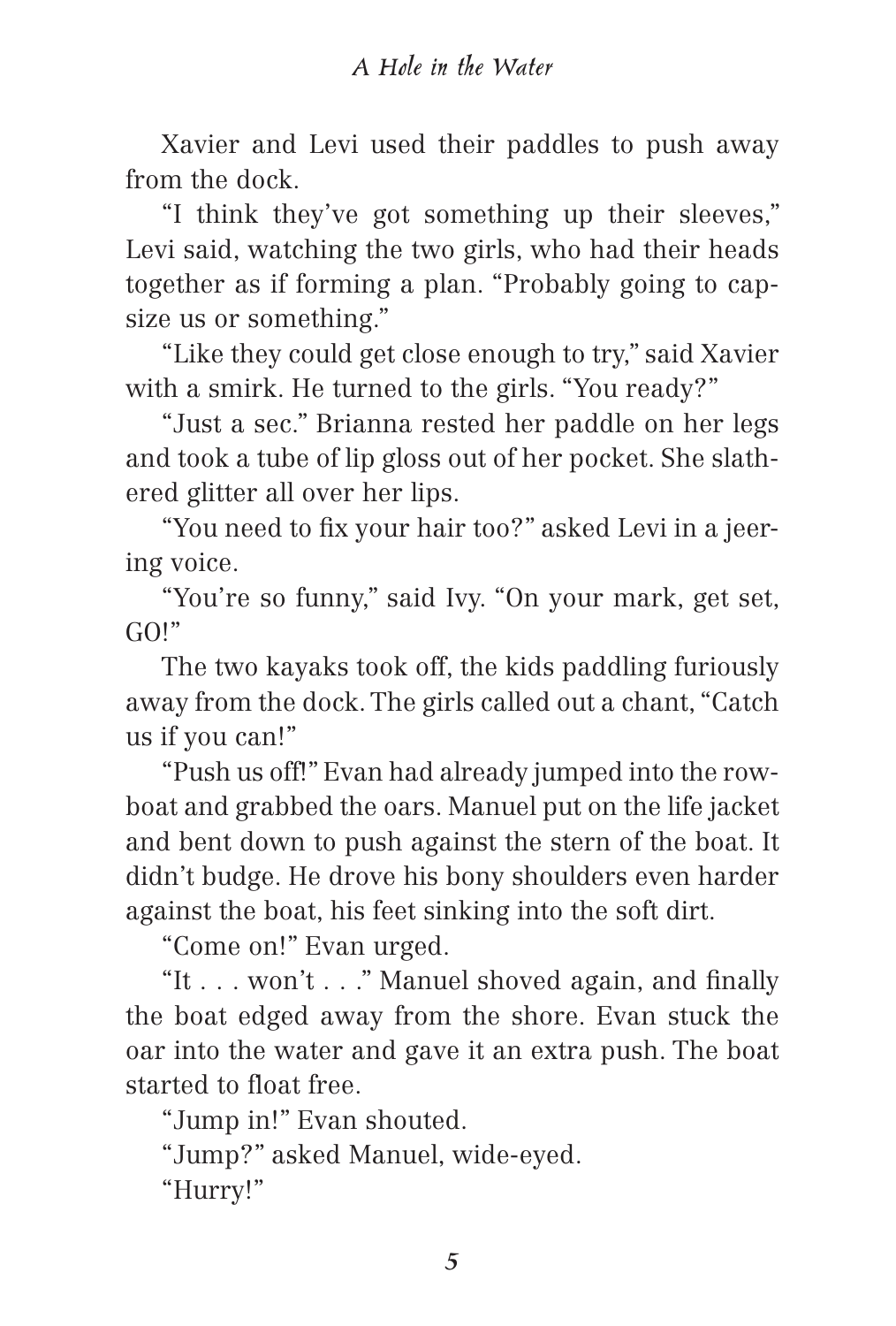Manuel took a breath, grabbed hold of the stern, and threw one leg over, his glasses sliding down his nose. The little boat rocked like crazy.

"Whoa, man!" cried Evan. "You almost tipped us over!"

"Sorry!" Manuel pulled in his other foot and reached up to hold onto his glasses as Evan started rowing like mad to make up for lost time. They were already twenty feet behind the two kayaks.

Manuel looked with consternation at the water collecting around his ankles. He shivered a little—the water was cold.

"It's leaking!"

"Grab the bucket! Start bailing!" Evan heaved with the oars. Manuel grasped the little sand bucket that rolled around on the bottom of the boat. It had a big crack in it. He sighed and began dumping small amounts of water overboard, bailing and tossing as fast as he could. He had to stop every once in a while to push his glasses up his nose.

"How far behind are we?" Evan was facing backward as he rowed, so he couldn't see the kayaks ahead of them.

"Um . . . I don't know. . . ." Manuel straightened to see around Evan, squinting into the sun. The pond was lined with large willows and had a bend in the middle, so he couldn't see all the way to the other side. "I don't see them."

"Huh?" Evan twisted his head around to see. "They're probably hiding behind those big trees. They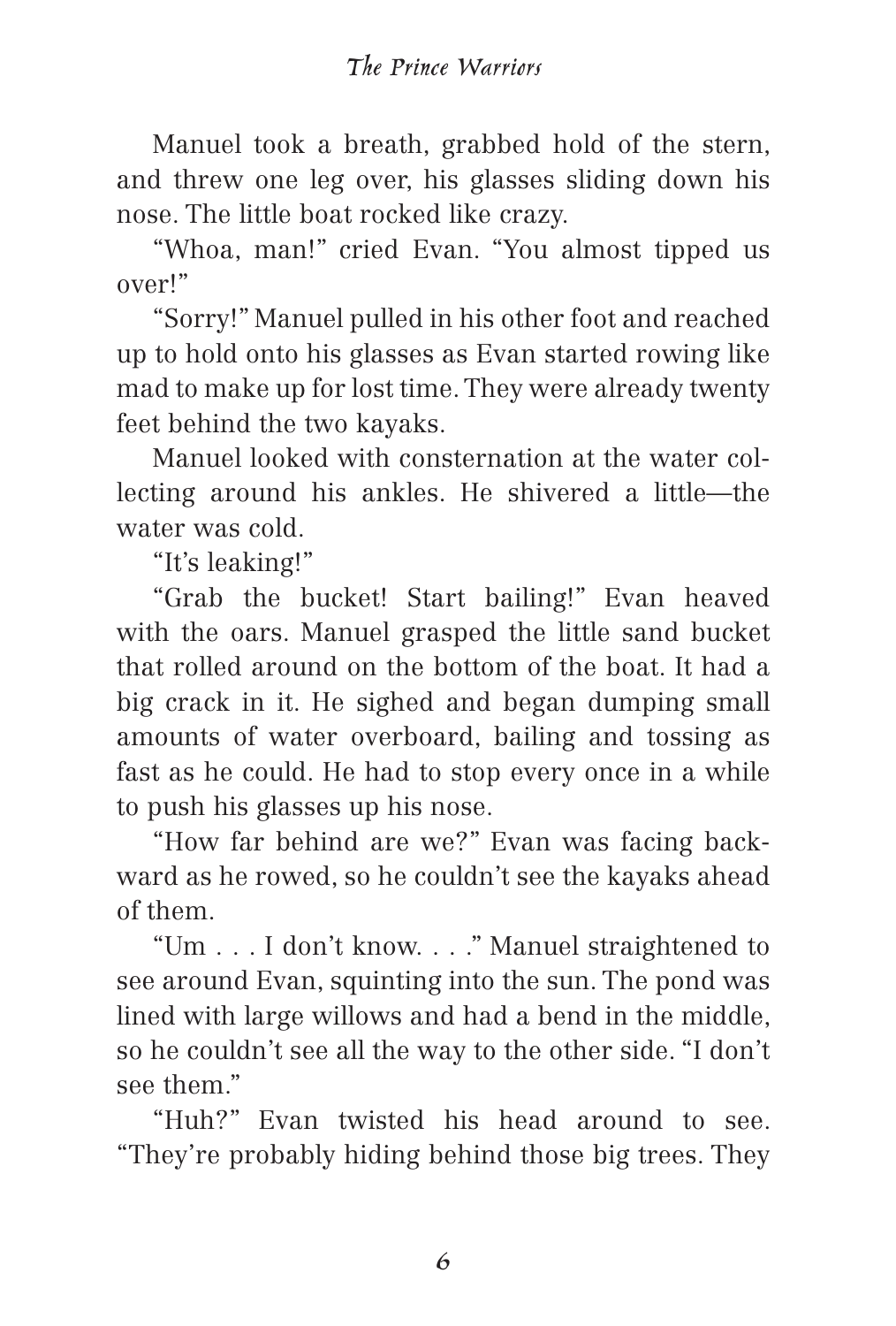think they're so funny. Just want us to think they won already."

Manuel shivered again. "Perhaps we should go back." The water sloshed up his leg. "I've got some homework...."

"No way. We'll show them we won't quit." Evan rowed with renewed energy.

"Wait—what is *that*?" Manuel nearly stood up, rocking the whole boat.

"You're gonna tip us! What's the matter?"

"Look!" Manuel pointed to something over Evan's head. Evan stopped rowing and turned around. For a moment he didn't see anything. Then he gasped.

Just ahead of them a dark circle had appeared in the water. It was perfectly round, about five feet wide. It looked like a hole.

A hole in the water?

"What is that? A whirlpool?" asked Evan.

"Can't be," Manuel said. "There is not enough current here—"

The boat continued to drift toward the hole. Evan tried to row in the opposite direction, but the boat kept moving toward the hole, as if pulled by an irresistible force.

"Help!" Manuel yelled. "Help!" He started to gasp, his asthma acting up the more scared he got. "I need . . . my . . . inhaler . . ."

"Wait—look!" said Evan. "Do you see what I see?"

Manuel leaned over the edge of the boat to see what Evan was pointing at. There was something shimmering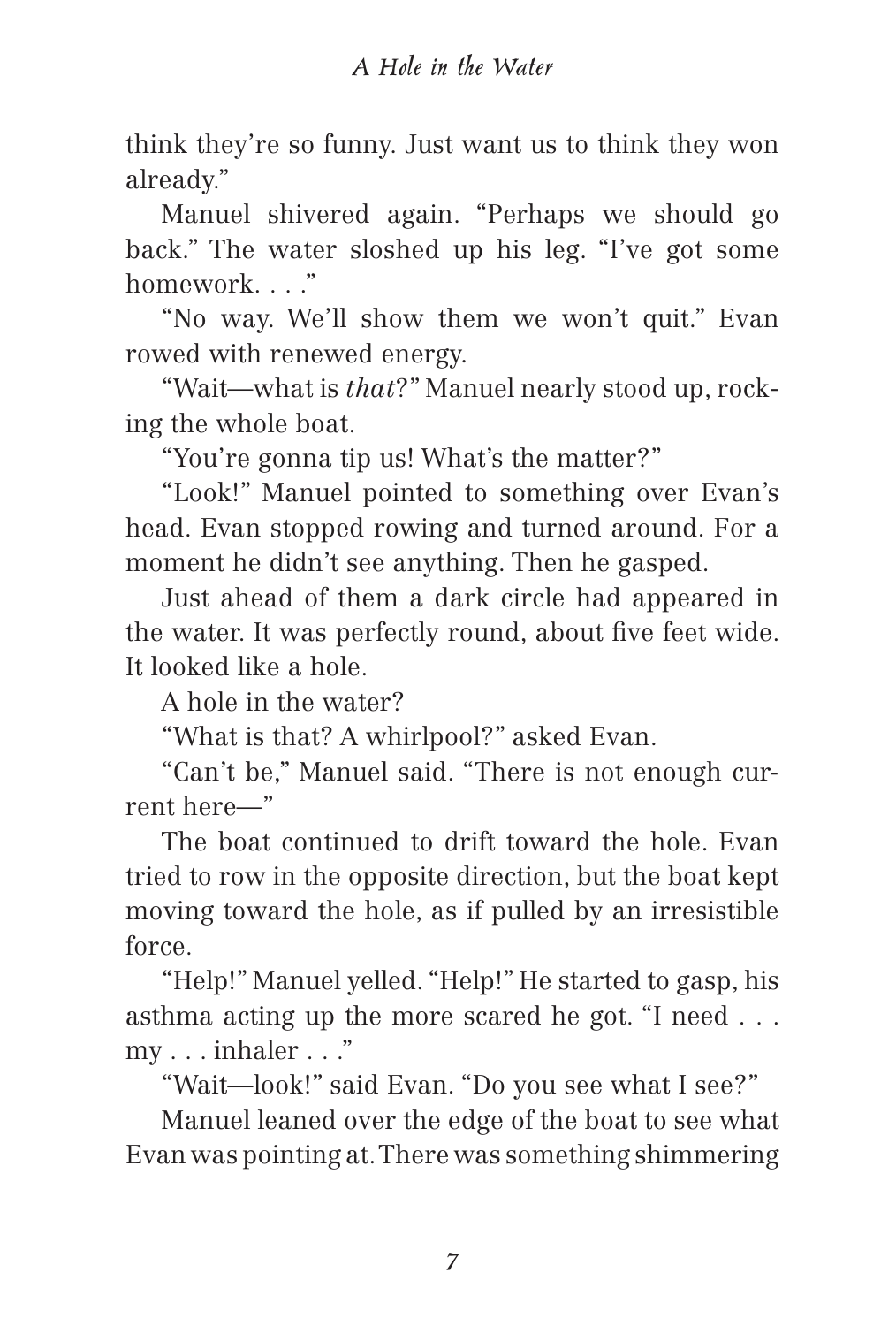## *The Prince Warriors*

on the surface of the hole. Fuzzy and indistinct at first, it soon took on a definite shape.



"It's the Crest!" Evan cried. The Crest of Ahoratos. "That means this is—"

"The Water!" Manuel paused, realizing the sheer impossibility of what he had just said. "Wait a minute. *The* Water? But what is the Water doing here? In *this* water? On earth?"

"I think we need to go down there and find out."

"What? Down *there*?"

"That must be where the others went. Come on! We don't want to miss out!"

"No, no, no!" Manuel yelped as Evan pulled the oars into the boat, allowing it to steer itself toward the hole. "This is not a good idea!"

"Relax, Manuel! Count!" Evan didn't feel scared at all, even though it was very peculiar that the Water should appear *on earth.* That had never happened before. The Water meant adventure. Something amazing was going to happen. He wasn't about to miss it.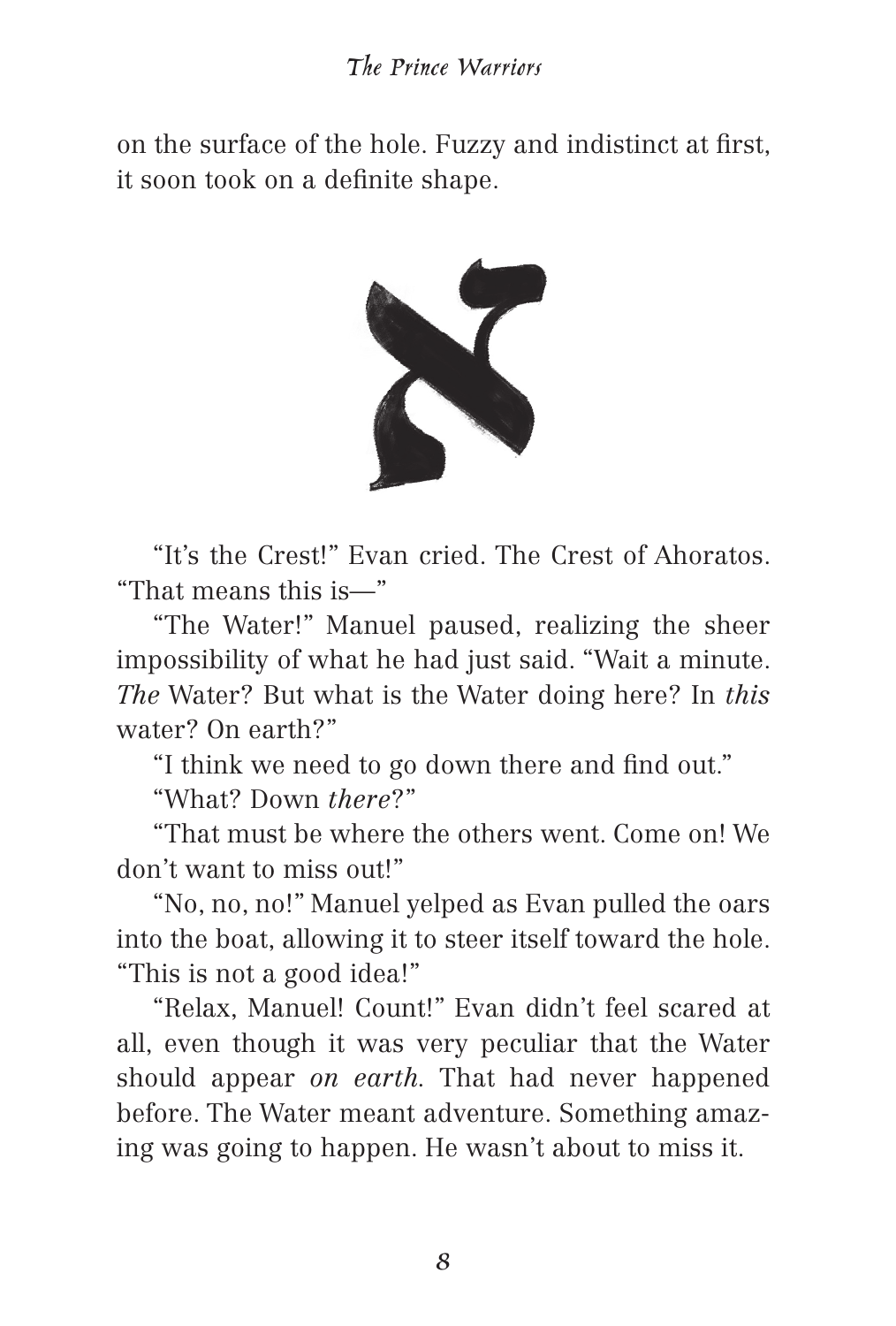"One . . . two . . . three . . ." Manuel felt his stomach jump up into his throat as the boat edged closer to the hole. He always counted when he was scared out of his wits. "We need to tell your mother . . ."

"Oh, she probably knows!" Evan gripped both sides of the boat as it tipped forward. He let out a cry of utter joy. "Woohoo!"

"We're going to die!" Manuel shouted, the sound lost in the rush of the Water all around them, in their eyes and ears and mouths. "Four . . . five . . . six . . ." The boat went vertical and dropped into the hole.



"Like . . . Space . . . Mountain . . ." Evan choked out. He could see nothing but dark. He couldn't even feel any water—it was like being in a protective tube in the middle of a waterfall. Like the tube rides he'd been on at Splash Zone, although those rides didn't generally go straight down. He realized then that he wasn't even in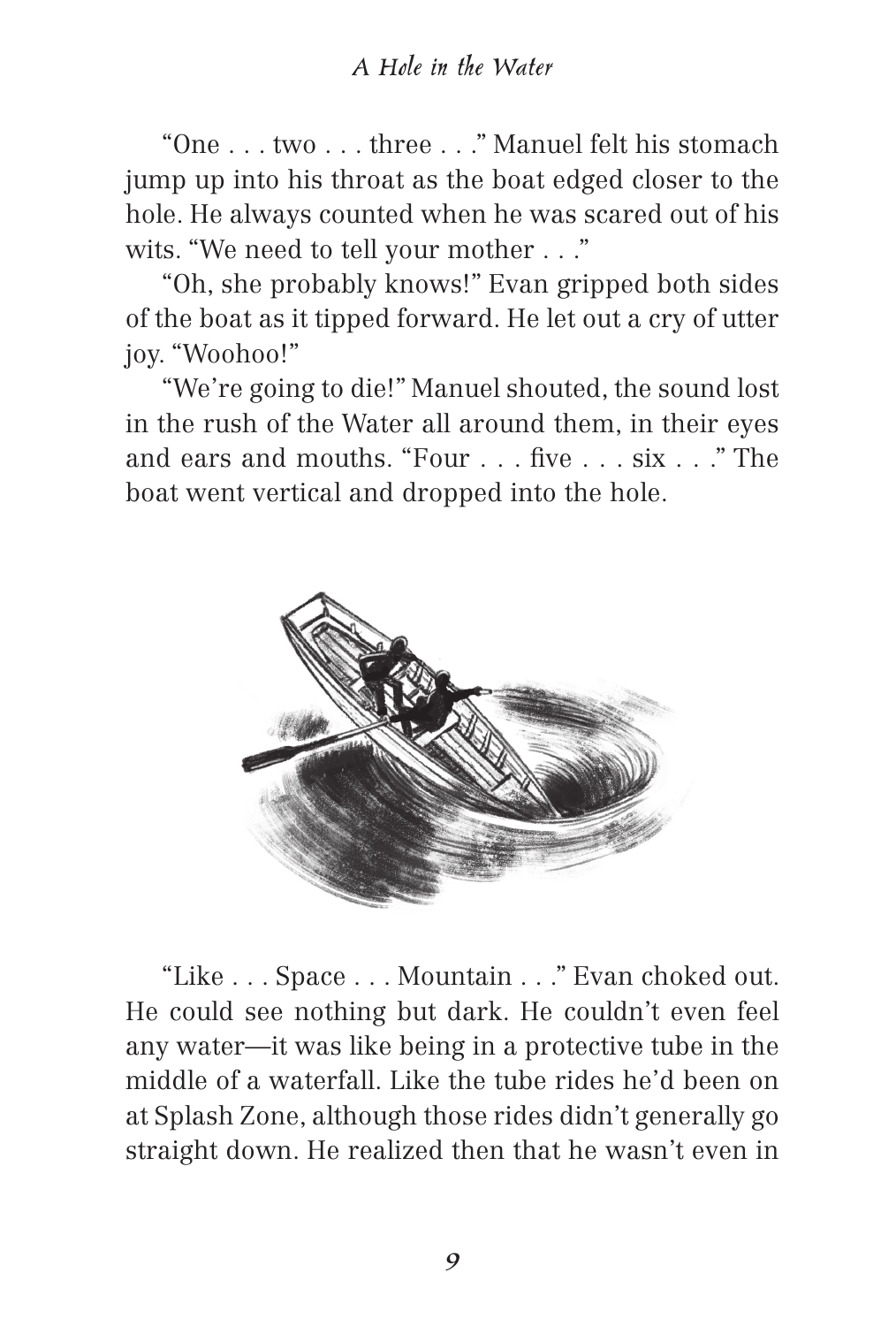the boat anymore. The boat had disappeared. He was falling feet first, his arms stretched above his head.

"Not . . . having . . . fun!" Manuel's voice gurgled somewhere nearby.

"I am!" Evan shouted, although the words seemed to go right back down his throat. "BEST . . . RIDE . . . EVER!"

The next thing Evan knew, he was in the Cave. Bluish, glowing stalactites dripped from the high ceiling, and rows of stalagmites encircled the floor like tiny mountain ranges. Sparks—little white puffs of light that floated everywhere in the Cave—danced around his head. He reached out to try and grab one, as he always did, but it evaded his grasp.

Manuel arrived a moment later, his eyes squeezed shut, two fingers holding his nose closed. He was no longer wearing his glasses. He didn't need them in Ahoratos.

Evan nudged him. "It's okay, Manuel. We're here. We made it."

"'Bout time you showed up."

Evan whirled to see Xavier and the other kids already there. They were all in their warrior clothes, as he was: dark gray pants and shirts. They also wore their armor, the white triangular breastplate, the wide, plain belt, the tall boots, and the helmet, which looked sort of like a bike helmet except the surface was faceted rather than smooth.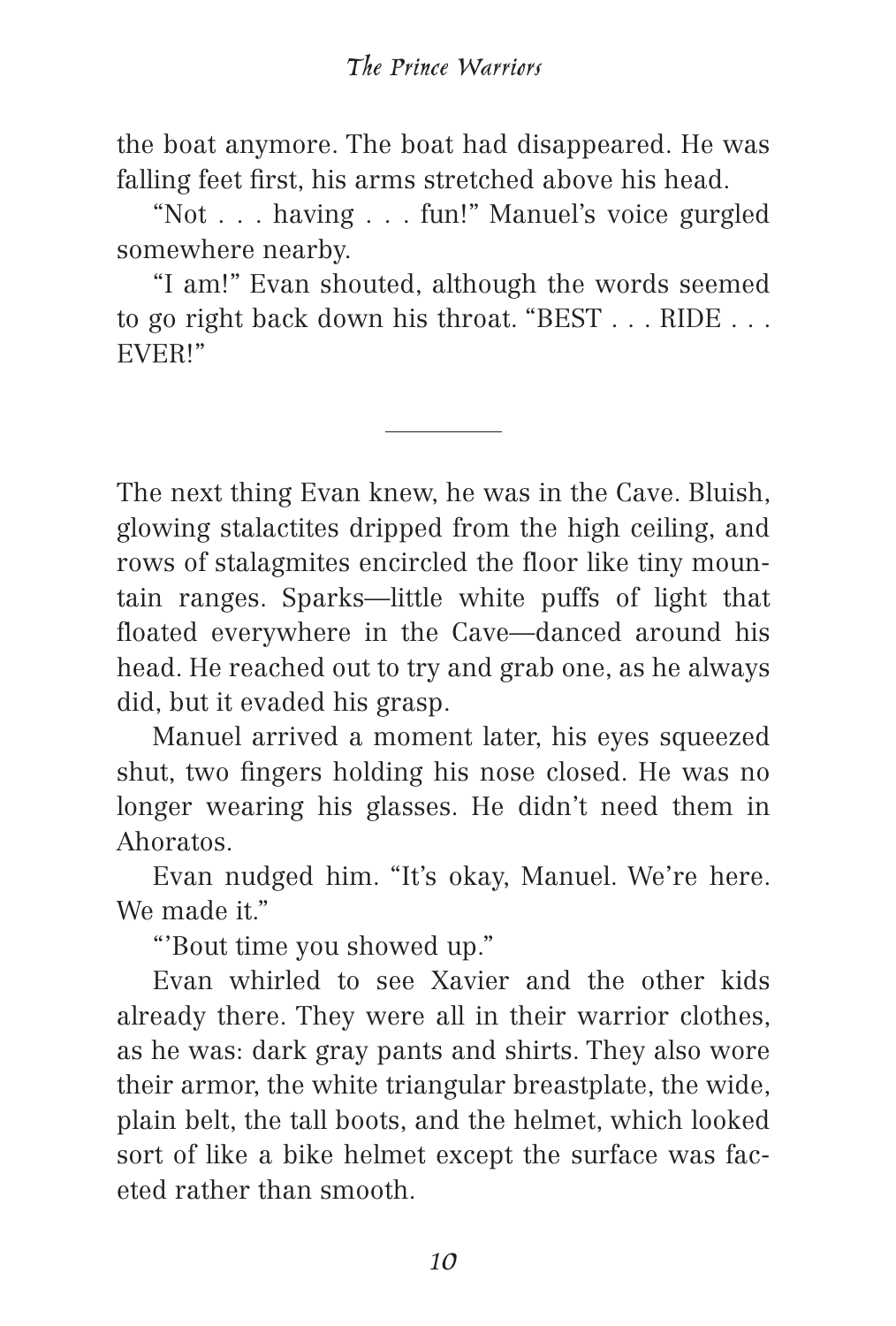Evan resisted the urge to stick his tongue out at Xavier. He was nearly ten, too old for stuff like that, even if his older brother still got on his case from time to time.

"We thought you ditched us," Evan said.

"Hey, we were as surprised as you were."

"Still, a little warning would have been nice," said Manuel, letting his tense shoulders relax a little.

"Greetings, Warriors." A diminutive figure in a purple robe appeared from nowhere, his face hidden by a draping hood. Ruwach. Their guide in Ahoratos.

"Welcome back." His voice was huge compared to his body, so big it filled the kids' minds as well as the Cave. They had never actually seen Ruwach's face, although they'd had glimpses from time to time of something that might have been a nose or eyes. Ruwach was still very much a mystery to them, and he seemed to like it that way. But he was also their friend; his very presence had become a strange sort of comfort to them.

"Ruwach!" said Ivy, running over to hug the small figure. Brianna did the same. "We're so glad to see you!" The boys looked at each other and rolled their eyes.

"I am glad to see you as well," said Ruwach with a slight chuckle. "I have something special to show you today—"

"I have a question," Manuel said, raising his hand as if he were in school. "Why was the Water on earth? I mean, normally when the Crest brings us to Ahoratos, we have to find the Water ourselves, but this time it found *us*, on earth, which seems out of the ordinary."